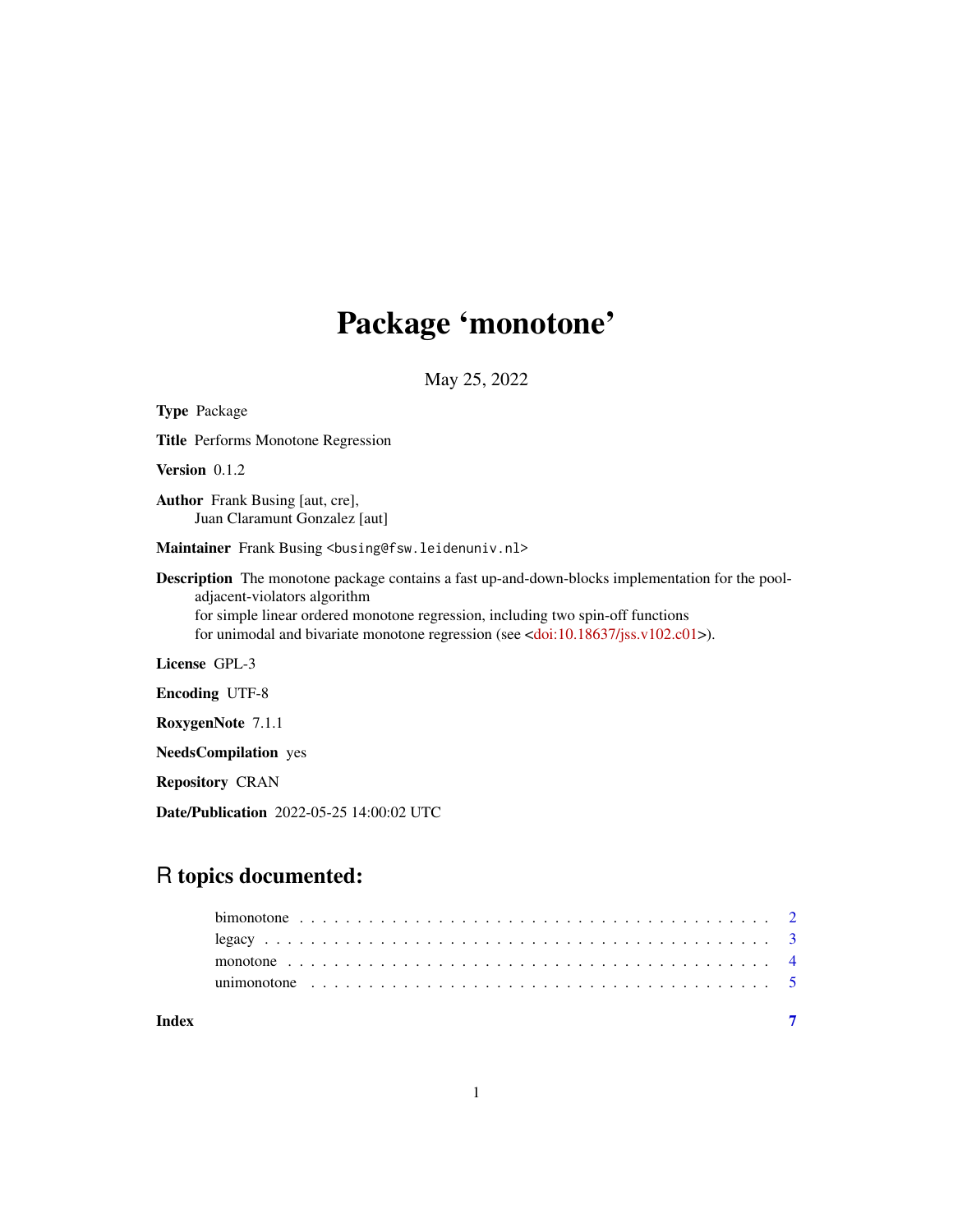<span id="page-1-0"></span>

#### Description

bimonotone performs bivariate monotone regression. The function uses the up-and-down-blocks implementation (Kruskal, 1964) of the pool-adjacent-violators algorithm (Ayer, Brunk, Ewing, Reid, and Silverman, 1955), with additional lookaheads, repeatedly, for both rows and columns, until convergence.

#### Usage

```
bimonotone(
  x,
 w = matrix(1, nrow(x), ncol(x)),maxiter = 65536,eps = 1.49011611938477e-08
)
```
#### Arguments

| X       | a real-valued matrix.                                                    |
|---------|--------------------------------------------------------------------------|
| W       | a real-valued matrix with positive weights (default a matrix with ones). |
| maxiter | maximum number of iterations (default $= 65536$ )                        |
| eps     | precision of estimates (default = $1.4901161193847656e-08$ )             |

#### Details

Error checking on x, w, maxiter, or eps is not present.

#### Value

Returns a real-valued matrix with values of both rows and columns of x in monotone order.

#### References

Bril G, Dykstra R, Pillers C, Robertson T (1984). Algorithm AS 206: isotonic regression in two independent variables. Journal of the Royal Statistical Society. Series C (Applied Statistics), 33(3), 352-357. URL https://www.jstor.org/stable/pdf/2347723.pdf.

Busing, F.M.T.A. (2022). Monotone Regression: A Simple and Fast O(n) PAVA Implementation. *Journal of Statistical Software, Code Snippets, 102 (1)*, pp. 1-25. (<doi:10.18637/jss.v102.c01>)

Dykstra R.L., Robertson T. (1982). An algorithm for isotonic regression for two or more independent variables. The Annals of Statistics, 10(3), 708-716. URL https: //projecteuclid.org/download/pdf\_1/euclid.aos/11763458

Turner, T.R. (2019). Iso: Functions to Perform Isotonic Regression. R package version 0.0-18. URL https://cran.r-project.org/package=Iso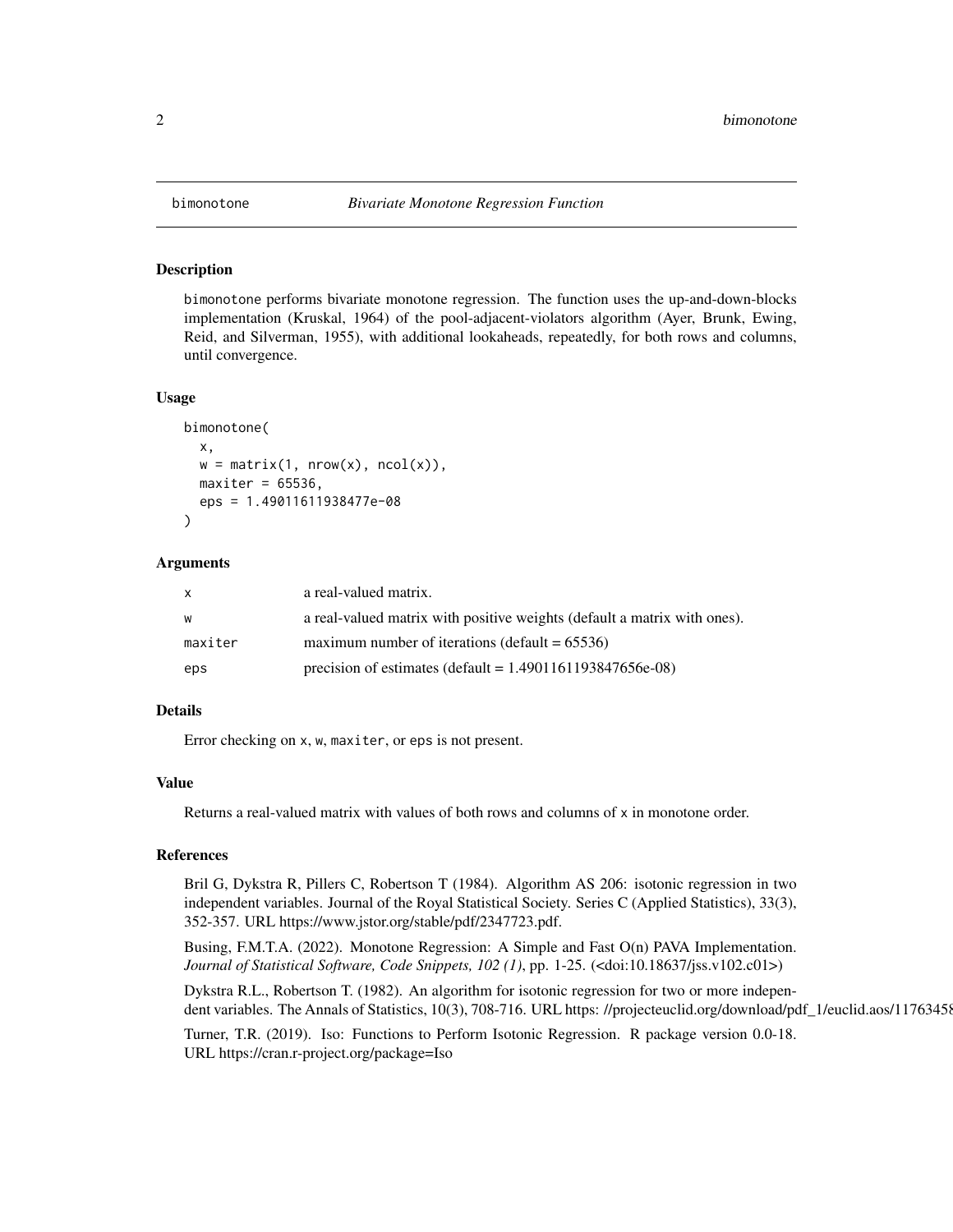#### <span id="page-2-0"></span>legacy 3

#### Examples

```
G \leftarrow matrix( c( 1, 5.2, 0.1, 0.1, 5, 0, 6, 2, 3, 5.2, 5, 7, 4, 5.5, 6, 6), 4, 4)
print( G )
H <- bimonotone( G )
print( H )
y <- c( 8, 4, 8, 2, 2, 0, 8 )
x \le bimonotone( as.matrix( y ))
print( x )
x \le bimonotone( t( as.matrix( y ) ) )
print( x )
```
legacy *Monotone Regression Legacy Function*

#### Description

legacy provides some functions for monotone regression from the past. Current implementations have been translated into C for proper comparison in Busing (2022).

#### Usage

legacy(x,  $w = rep(1, length(x))$ , number = 0)

#### Arguments

|        | a real-valued vector.                                                    |
|--------|--------------------------------------------------------------------------|
|        | a real-valued vector with positive weights (default a vector with ones). |
| number | function number (specifications below).                                  |

#### Details

Legacy implementations by number, function, author, and year:

- $\bullet$  0 = default (do nothing)
- $1 = \text{fitm}()$  by Kruskal (1964).
- $2 = \text{warmnh}()$  by van Waning (1976).
- $3 = \text{amalgm}$ () by Cran (1980).
- $4 = \text{pav}()$  by Bril (1984).
- $5 = \text{isoreg}()$  by Gupta (1995).
- $6 = iso\_pava()$  by Turner (1997).
- $7 =$  isotonic() by Kincaid (2001).
- $8 =$  isomean() by Strimmer (2008).
- $9 =$  pooled\_pava() by Pedregosa (2011).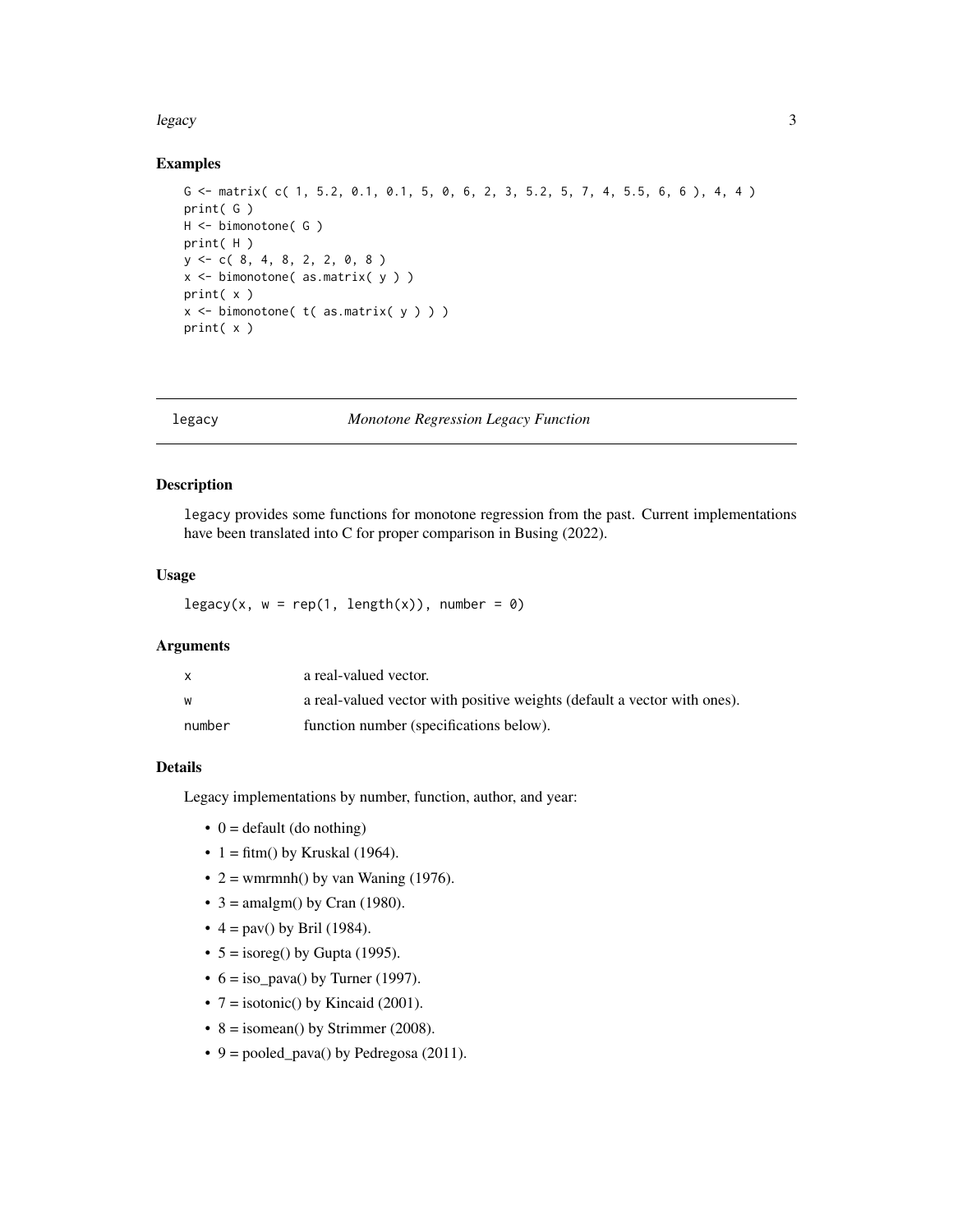#### <span id="page-3-0"></span>4 monotone

- 10 = linear\_pava() by Tulloch (2014).
- $11 = \text{inplace\_pava}()$  by Varoquaux (2016).
- $12 = md_pava()$  by Danish (2016).
- $13 = \text{reg}_1 d_12()$  by Xu (2017).
- $14 = jbkpava()$  by de Leeuw (2017).

Error checking on w or x is not present.

#### Value

Returns a real-valued vector with values of x in increasing order.

#### References

Busing, F.M.T.A. (2022). Monotone Regression: A Simple and Fast O(n) PAVA Implementation. *Journal of Statistical Software, Code Snippets, 102 (1)*, pp. 1-25. (<doi:10.18637/jss.v102.c01>)

#### Examples

 $y \leq -c(8, 4, 8, 2, 2, 0, 8)$  $x \leftarrow \text{legacy}( y, \text{ number} = 1 )$ print( x )

monotone *Monotone Regression Function*

#### Description

monotone performs simple linear ordered monotone or isotonic regression. The function follows the up-and-down-blocks implementation (Kruskal, 1964) of the pool-adjacent-violators algorithm (Ayer, Brunk, Ewing, Reid, and Silverman, 1955) with additional lookaheads (Busing, 2022).

#### Usage

monotone(x,  $w = rep(1, length(x)))$ 

#### Arguments

| a real-valued vector.                                                    |
|--------------------------------------------------------------------------|
| a real-valued vector with positive weights (default a vector with ones). |

#### Details

Error checking on x or w is not present.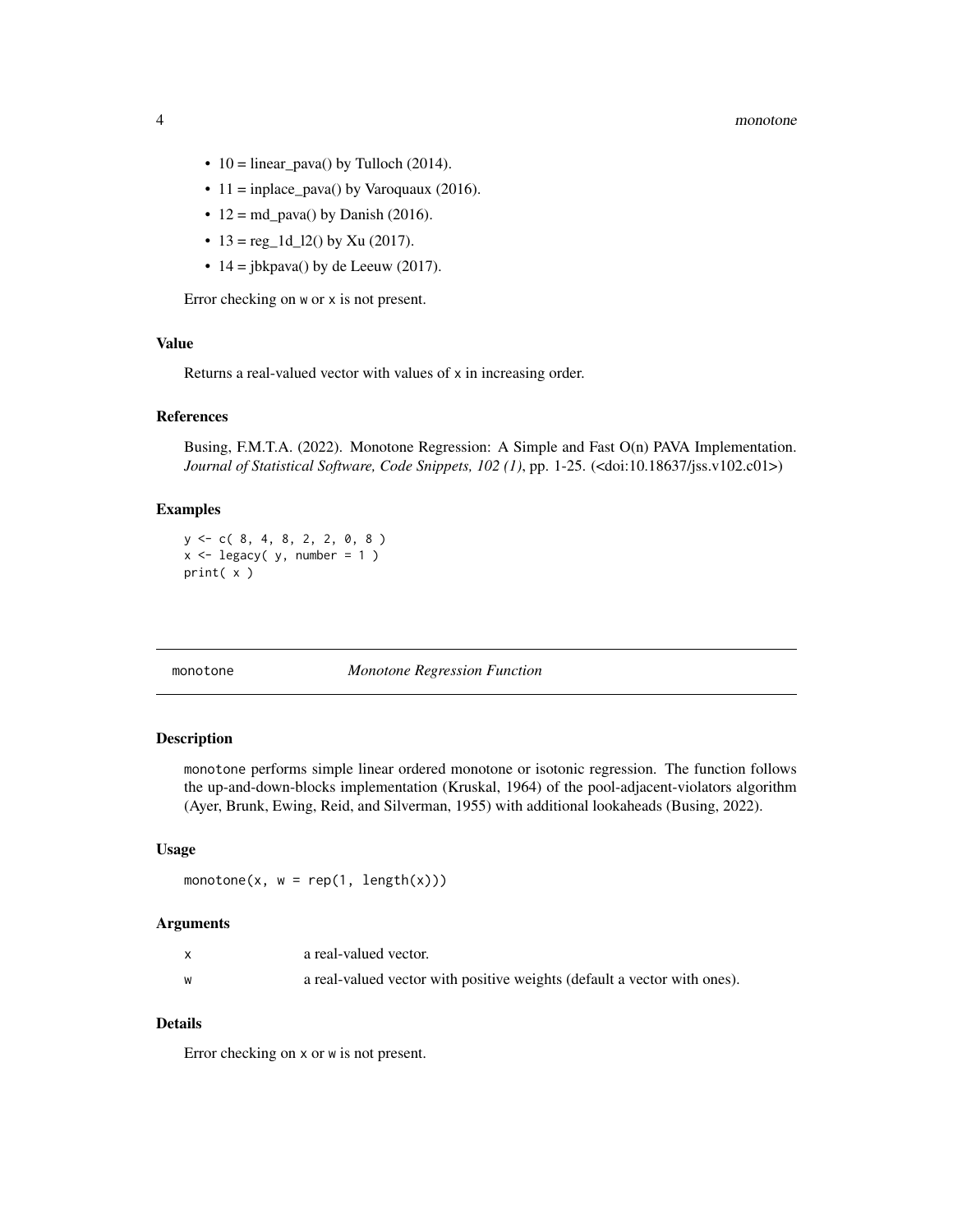#### <span id="page-4-0"></span>unimonotone 5

#### Value

Returns a real-valued vector with values of x in increasing order.

#### References

Ayer M., H.D. Brunk, G.M. Ewing, W.T. Reid, and E. Silverman (1955). An empirical distribution function for sampling with incomplete information. *The Annals of Mathematical Statistics*, pp. 641-647. URL https://www.jstor.org/stable/pdf/2236377.pdf.

Busing, F.M.T.A. (2022). Monotone Regression: A Simple and Fast O(n) PAVA Implementation. *Journal of Statistical Software, Code Snippets, 102 (1)*, pp. 1-25. (<doi:10.18637/jss.v102.c01>)

Kruskal, J.B. (1964). Nonmetric multidimensional scaling: a numerical method. *Psychometrika, 29(2)*, pp. 115-129. URL http://cda.psych.uiuc.edu/psychometrika\_highly\_cited\_articles/kruskal\_1964b.pdf.

#### Examples

y <- c( 8, 4, 8, 2, 2, 0, 8 )  $x \le -$  monotone( $y$ ) print( x )

unimonotone *Unimodal Monotone Regression Function*

#### **Description**

unimonotone performs unimodal monotone regression. The function follows the up-and-downblocks implementation (Kruskal, 1964) of the pool-adjacent-violators algorithm (Ayer, Brunk, Ewing, Reid, and Silverman, 1955) for both isotonic and antitonic regression, and the prefix isotonic regression approach (Stout, 2008) with additional lookaheads and progressive error sum-of-squares computation.

#### Usage

```
unimonotone(x, w = rep(1, length(x)))
```
#### Arguments

| a real-valued vector.                                                    |
|--------------------------------------------------------------------------|
| a real-valued vector with positive weights (default a vector with ones). |

#### **Details**

Error checking on x or w is not present.

#### Value

Returns a real-valued vector with values of x in umbrella order.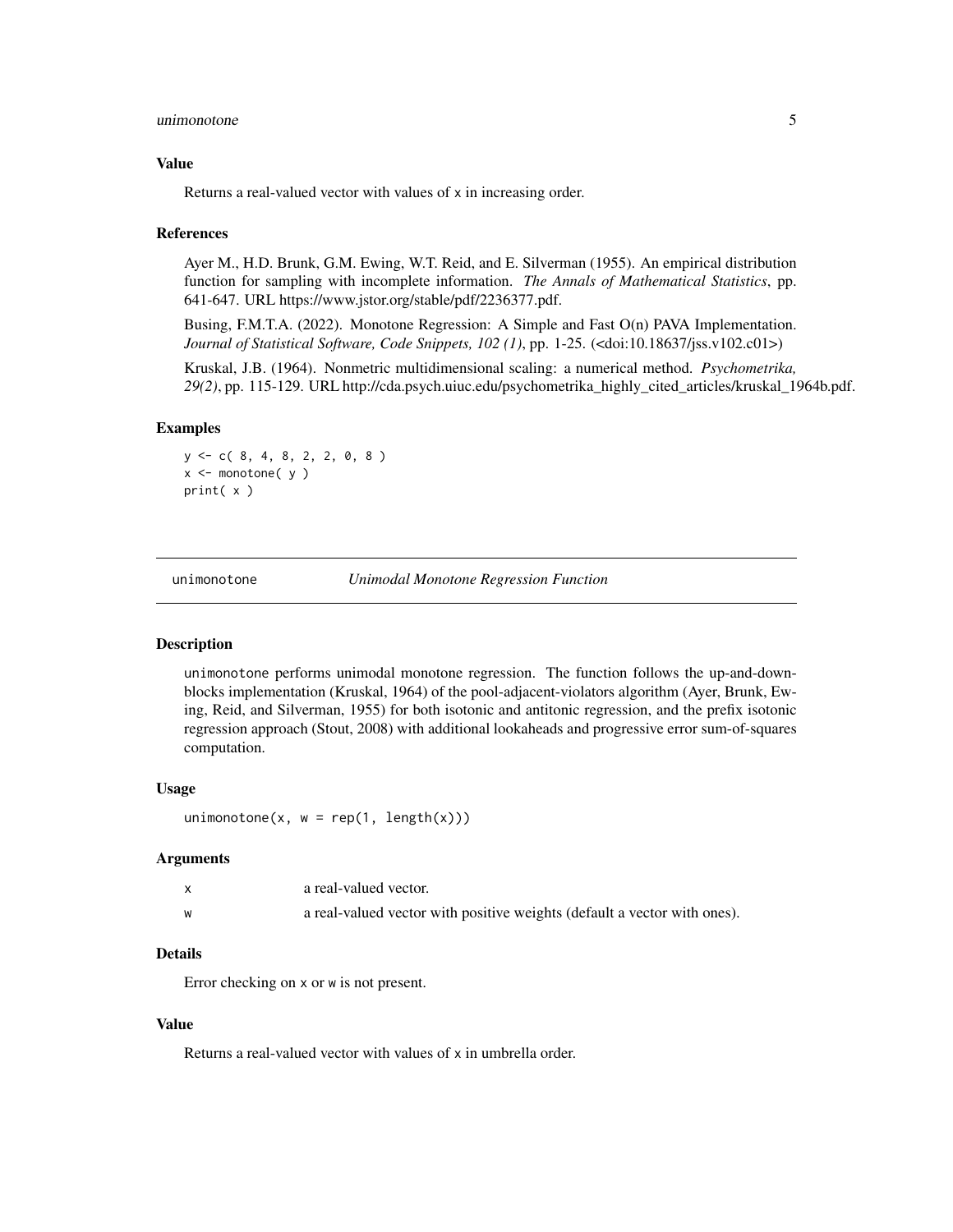#### References

Bril G, Dykstra R, Pillers C, Robertson T (1984). Algorithm AS 206: isotonic regression in two independent variables. Journal of the Royal Statistical Society. Series C (Applied Statistics), 33(3), 352-357. URL https://www.jstor.org/stable/pdf/2347723.pdf.

Busing, F.M.T.A. (2022). Monotone Regression: A Simple and Fast O(n) PAVA Implementation. *Journal of Statistical Software, Code Snippets, 102 (1)*, pp. 1-25. (<doi:10.18637/jss.v102.c01>)

Stout, Q.F. (2008). Unimodal Regression via Prefix Isotonic Regression. *Computational Statistics and Data Analysis*, 53, pp. 289-297. URL https://doi:10.1016/j.csda.2008.08.005

Turner, T.R. and Wollan, P.C. (1997). Locating a maximum using isotonic regression. *Computational statistics and data analysis*, 25(3), pp. 305-320. URL https://doi.org/10.1016/S0167- 9473(97)00009-1

Turner, T.R. (2019). Iso: Functions to Perform Isotonic Regression. R package version 0.0-18. URL https://cran.r-project.org/package=Iso

#### Examples

```
y <- c( 0.0,61.9,183.3,173.7,250.6,238.1,292.6,293.8,268.0,285.9,258.8,
297.4,217.3,226.4,170.1,74.2,59.8,4.1,6.1 )
x \le - unimonotone(y)
print( x )
```